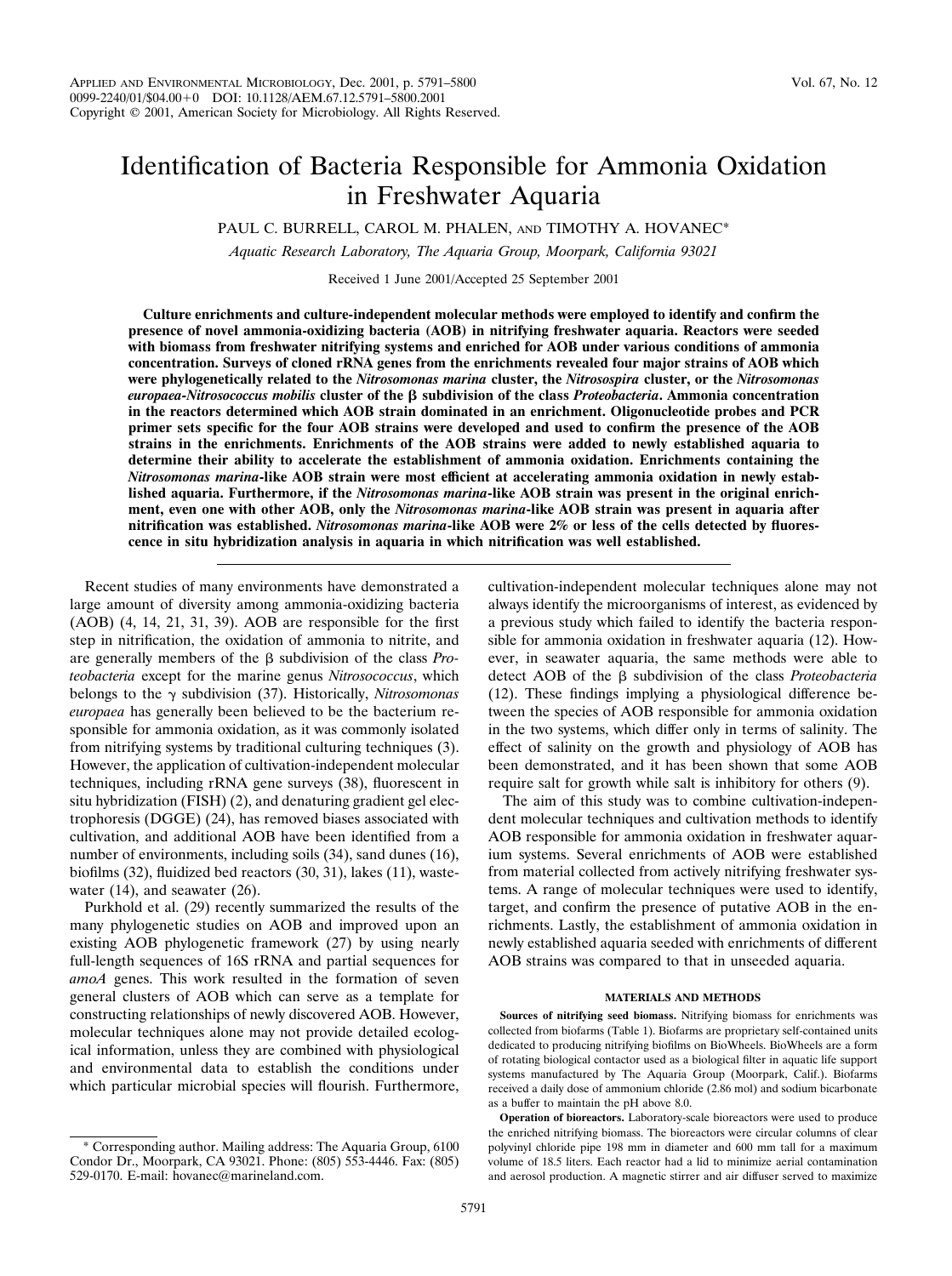| Clone library   | Seed or source of biomass                               | Age of biomass when sampled | Ammonia concn (mg of $NH_{3}$ -N/liter) |
|-----------------|---------------------------------------------------------|-----------------------------|-----------------------------------------|
| BioFarm16       | BioFarm sump and BioWheel biomass                       | 3 yr                        | $40 - 60$                               |
| BC <sub>5</sub> | BioFarm sump and BioWheel biomass                       | $1.5 \text{ yr}$            | $5 - 10$                                |
| BC5(2)          | BioFarm sump and BioWheel biomass                       | $1.5 \text{ yr}$            | $5 - 10$                                |
| R3              | Biomass from an aquarium cultured for 335 days          | 6 mo in reactor             | $5 - 10^a$                              |
| R7              | BC5 biomass                                             | 6 mo in reactor             | $5 - 10$                                |
| R <sub>5</sub>  | Water filter from ammonia feed stock solution reservior | 6 mo in reactor             | $40 - 60$                               |
| R7PostBA        | BioWheel from aquarium inoculated with R7 material      | 1 mo in aquarium            | $5 - 10$                                |

TABLE 1. Source and age of the nitrifying biomasses chosen for clone library analysis along with the range of ambient ammonia concentrations maintained in the culture system

*<sup>a</sup>* Initially was a reactor at 40 to 60 mg of NH3-N per liter.

mixing and maintain the dissolved oxygen concentration above 5 mg/liter. The bioreactors were kept in darkened cabinets at 26°C. The influent comprised a simple autotrophic medium, free of organic carbon, consisting of potassium phosphate (0.5 mg/liter) and ammonium chloride. The ammonia N concentration in the enrichment medium was kept in the range of 5 to 10 mg/liter for the low-concentration ammonia reactors and 40 to 60 mg/liter for the high-concentration ammonia reactors (Table 1). Bioreactors were monitored daily and maintained at their predefined ammonia N concentrations by feeding the autotrophic media when required. Ammonia, nitrite, and nitrate concentrations were routinely monitored by flow injection analysis and ion chromatography (12). The pH of the bacterial suspensions was kept at or above a pH of 8.0 through the addition of sodium bicarbonate. Fifty percent water changes were performed weekly by allowing the nitrifying biomass to settle, decanting and discarding the appropriate volume of supernatant, and replacing it with the equivalent volume of deionized water.

For analysis of the enriched bioreactor biomass, a sample was removed via the sampling port after the bioreactor's internal surfaces had been scrubbed and the biomass was evenly resuspended.

**DNA extraction.** Sampled biomass was initially centrifuged at  $12,000 \times g$  for 10 min. The supernatant was discarded, and the pellet was resuspended in 200  $\mu$ l of cell lysis buffer (40 mM EDTA, 50 mM Tris-HCl [pH 8.3]). Lysozyme was added to achieve a final concentration of 10 mg/ml and incubated at 37°C for 90 min. Sodium dodecyl sulfate (SDS; 20%) was added to a final concentration of 1% and incubated at 37°C for 60 min. The sample was then subjected to four freeze-thaw cycles at  $-20$  and  $65^{\circ}$ C, respectively. Proteinase K solution was added (stock concentration, 10 mg/ml) to a final concentration of 2 mg/ml and incubated at 50°C for 35 min. After cell lysis, the extracted DNA was recovered using the DNA Easy extraction kit (Qiagen Inc., Santa Clarita, Calif.) per the manufacturer's instructions. The DNA was eluted with 50  $\mu$ l of supplied elution buffer and quantified by Hoechst type 33258 dye binding and fluorometry (DynaQuant 200; Hoefer Pharmacia Biotech Inc., San Francisco, Calif.).

**Amplification and cloning of 16S rDNA.** Seven general 16S rDNA clone libraries and two AOB-specific clone libraries were constructed to examine the bacterial diversity of nitrifying biomass (Table 1).

General clone libraries were constructed using 16S rRNA genes (16S rDNA) from the total extracted DNA. The 16S rDNA was amplified by using the bacterial conserved primers 27f (GTTTGATCCTGGCTCAG) and 1492r (GG TTACCTTGTTACGACTT) (17). PCR conditions, cycle parameters, and reaction components were as described by DeLong (8). The nearly complete 16S rDNA PCR products were evaluated by agarose gel electrophoresis, purified, and concentrated with a Centricon concentrator (Amicon, Inc. Beverly, Mass.) and TE buffer (pH 8.0). PCR fragments were cloned by using TA cloning kits (Invitrogen, Carlsbad, Calif.). Inserts from the individual clones from each clone library were amplified and grouped according to restriction enzyme analysis (REA) using previously described methods (5, 7). At least two clone representatives from each REA group were reamplified and cleaned for subsequent sequencing using the PCR purification kit (catalog no. 28142; Qiagen). The representative clones from each REA group were initially screened by sequencing with the 1100r primer (GGGTTGCGCTCGTTG) (17) and then tentatively identified by BLAST analysis (1). From these results, clones were chosen for complete 16S rDNA sequencing using a range of conserved primers (27f, 357f, 519r, 530f, 1492r, 907r, and 926f) (17). Sequencing was performed with a LiCor 4000L automated DNA sequencer on template that had been cycle-sequenced with fluorescently labeled primers and SequiTherm ExcelII DNA sequencing kits (Epicentre Technologies, Madison, Wis.).

Clone libraries specific for AOB belonging to the  $\beta$  subdivision of the *Proteobacteria* were also constructed from two nitrifying biomasses, BioFarm16 and R7 (Table 1). The methods used in constructing and characterizing the specific clone libraries were as described above for the general clone libraries except that the 16S rRNA genes were amplified with the conserved bacterial primer 27f and the β proteobacterial AOB-specific primer NITROSO4E (12). Representative clones from each REA group were initially sequenced with the primer 519r. Then the full 640-nucleotide 16S rDNA fragment for each clone of interest was determined by using the sequencing primers 27f, 357f, and 519r.

**Data analysis.** Partial and full-length 16S rDNA sequences were analyzed using the CHECK\_CHIMERA program (19) to detect sequence chimeras. Nonchimeric 16S rDNA sequences were subjected to BLAST (1) followed by phylogenetic analysis using several programs (ARB, PHYLIP, and PAUP). ARB (O. Strunk and W. Ludwig, Department of Biology, Technische Universtität München, Munich, Germany) was used initially for sequence alignment and phylogenetic analysis. The topology of the phylogenetic tree generated in ARB was confirmed by using neighbor joining and parsimony analysis with bootstrap values (PAUP\* version 4.0b2a; Sinauer Associates, Sunderland, Mass.). Similarity matrices between sequences and their closest bacterial relatives were done using the PHYLIP program (version 3.5c; J. Felsenstein, Department of Genetics, University of Washington, Seattle). Phylogenetic analyses were performed for the full-length and partial (specific AOB, 640 nucleotides) 16S rDNA clone sequences.

**PCR primer and oligonucleotide probe design.** Primers and oligonucleotide probes were developed through the manual alignment of full-length 16S rDNA sequences and utilization of the ARB probe design tool and probe match programs (Table 2). The specificity of the oligonucleotide probes was verified with BLAST (1) and CHECK\_PROBE (18). The probes were labeled at the 5' end with indocarbocyanine dye (Cy-3) and/or with fluorescein isothiocyanate (FITC). Primers and probes were synthesized by Operon Tech Inc. (Alameda, Calif.).

The specificity of the designed primers was determined by amplifying template from inserts of known AOB 16S rDNA clones or pure bacterial cultures. Stepwise increments of annealing temperatures from 46 to 60°C were used to determine the optimal primer annealing temperature.

A general AOB PCR was used to screen DNA extracted from nitrifying biomass for the presence of AOB using two published oligonucleotides, CTO189f (16) and NITROSO4Er (12), at an annealing temperature of 57°C for 30 cycles. Samples were also analyzed for the presence of specific strains of AOB using primers developed in this study. *Nitrosomonas marina*-like AOB were detected with NSMR71f and NSMR74r (54°C annealing temperature, 35 cycles), *Nitrosospira tenuis*-like AOB were detected with NSMR32f and NSMR33r (56°C, 35 cycles), *Nitrosomonas europaea*-like AOB were detected with NSMR52f and NSMR53r (56°C, 35 cycles), and *Nitrosococcus mobilis*-like AOB were detected with NMOB1f and NMOB1r (56°C, 30 cycles) (Table 2).

Bioreactor biomass and pure cultures of *Nitrosomonas europaea*, *Nitrosospira multiformis*, and *Nitrosomonas cryotolerans* were used to evaluate the specific probes designed in this study. Two new probes (NSMR76 and NSMR34) and one previously reported probe (NITROSO4E) (12) were tested. To determine the stringency for optimal probe specificity and signal intensity, stepwise 5% increments in formamide concentrations from 0 to 40% were used. The specificity of the NITROSO4E probe was tested in a series of single hybridizations on a range of bioreactor biomass and pure cultures and also in a series of dual hybridizations with the Nso190 probe (23) at increasing formamide stringencies. The two specific AOB probes were then confirmed for specificity through a series of dual hybridizations with the NITROSO4E probe.

**FISH.** After sampling, the biomass was immediately processed and fixed in 4% paraformaldehyde for 3 h at 4°C. Then the biomass was washed with phosphatebuffered saline (pH 7.4) and stored at a 1:1 ratio of phosphate-buffered saline and  $100\%$  ethanol at  $-20^{\circ}$ C.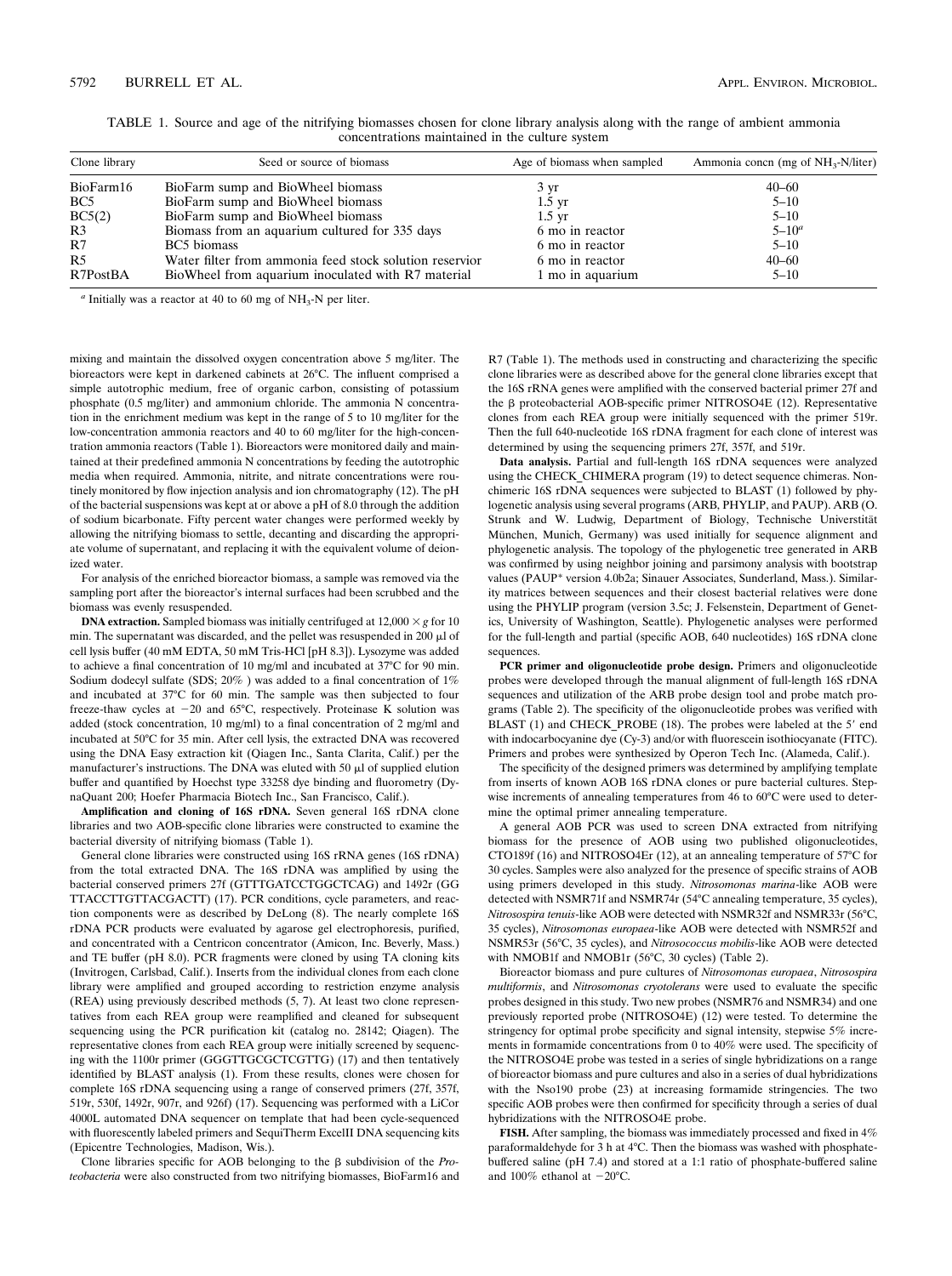|                       | TABLE 2. The PCR sequencing primers and FISH oligonucleotides for general and specific detection of AOB                                                                              |                 |                                  |                                 |                |                                   |                                                                                |
|-----------------------|--------------------------------------------------------------------------------------------------------------------------------------------------------------------------------------|-----------------|----------------------------------|---------------------------------|----------------|-----------------------------------|--------------------------------------------------------------------------------|
| Primer or probe       | Sequence $(5'-3')$                                                                                                                                                                   | Target site     | Annealing<br>temp $\binom{0}{C}$ | NaCl concn<br>(M <sub>m</sub> ) | Formamide<br>H | Specificity                       | Reference                                                                      |
| CTO189f               | GGA GRA AAG YAG GGG ATC G                                                                                                                                                            | 189-207         |                                  |                                 |                | <b>B</b> proteobacterial AOB      |                                                                                |
| <b>NITROSO4Er</b>     | CAC TCT AGC YTT GTA GTT TC                                                                                                                                                           | 859-658         | 57                               |                                 |                | <b>B</b> proteobacterial AOB      |                                                                                |
| NSMR71f               | CGG AAC GTA TCC AGA AGA                                                                                                                                                              | 126-143         |                                  |                                 |                | Nitrosomonas marina-like AOB      |                                                                                |
| NSMR741               | ATC TCT AGA AAA TTC GCT                                                                                                                                                              | $(0.000-1.017)$ |                                  |                                 |                | Nitrosomonas marina-like AOB      |                                                                                |
| NSMR32f               | ATC GGA ACG TAT CTT CG                                                                                                                                                               | 125-141         |                                  |                                 |                | Nurosospira tenuis-like AOB       |                                                                                |
| NSMR331               | CCA CCT CTC RGC GGG C                                                                                                                                                                | $1,006-1,02$    | 2252                             |                                 |                | Nitrosospira tenuis-like AOB      | This study $\frac{1}{2}$ and $\frac{1}{2}$ and $\frac{1}{2}$ and $\frac{1}{2}$ |
| NSMR521               | FCA GAA AGA AAG AAT CAT G                                                                                                                                                            | 443-461         |                                  |                                 |                | Nitrosomonas europaea-like        | This study                                                                     |
|                       |                                                                                                                                                                                      |                 |                                  |                                 |                | AOB                               |                                                                                |
| NSMR531               | GTC TCC AYT AGA TTC CAA G                                                                                                                                                            | 10'1-666        | 99                               |                                 |                | AOB<br>Nitrosomonas europaea-like | This study                                                                     |
| <b>NMOB1E</b>         | GTT<br>GGG AAG AAA CGA TTR CA                                                                                                                                                        | $13 - 461$      | 99                               |                                 |                | Nitrosocccus mobilis-like AOE     | This study                                                                     |
| <b>NNOB11</b>         | CAC<br>TITT TAT GTC TCC GTA AAA                                                                                                                                                      | $1,006-1,026$   | 56                               |                                 |                | Nitrosococcus mobilis-like AOE    | This study                                                                     |
| EUB338                | GCT<br>T GCC TCC CGT AGG AGT                                                                                                                                                         | 338-355         |                                  |                                 |                | Bacteria                          |                                                                                |
| NITROSO4E             | CAC TCT AGC YTT GTA GTT TC                                                                                                                                                           | 859-658         |                                  |                                 | 20°            | <b>B</b> proteobacterial AOB      | This study                                                                     |
| <b>Nso190</b>         | CGA TCC CCT GCT TTT CTC C                                                                                                                                                            | $190 - 209$     |                                  |                                 |                | <b>B</b> proteobacterial AOB      |                                                                                |
| NSMR76                | CCC CCC TCT TCT GGA TAC                                                                                                                                                              | $132 - 149$     |                                  | <b>ដូដូ ដូដូ</b><br>និងទីនឹង    | ននន្ទ          | Nitrosomonas marina-like AOB      | This study                                                                     |
| NSMR34                | TCC CCC ACT CGA AGA TAC                                                                                                                                                              | $131 - 149$     |                                  |                                 |                | Nitrosospira tenuis-like AOB      | This study                                                                     |
| S-G-Ntspa-0685-a-A-22 | CAC CGG GAA TTC CGC GCT CCT C                                                                                                                                                        | 664–685         |                                  | 225                             |                | Nitrospira-like NOB               | This study                                                                     |
|                       | $\ell$ Established empirically in this study, probe originally used for slot blots (12).<br>$\ell$ Established empirically in this study, probe originally used for slot blots (12). |                 |                                  |                                 |                |                                   |                                                                                |
|                       |                                                                                                                                                                                      |                 |                                  |                                 |                |                                   |                                                                                |

In situ hybridizations were performed as described by Manz et al. (20). Fixed cell biomass was spotted onto clean microscope slides, dehydrated (3 min in 50, 80, and 98% ethanol), and air dried. After the addition of the selected probe (5 ng/ $\mu$ l), slides were incubated at 46°C for 120 min. The probe was added to a hybridization buffer containing 20 mM Tris-HCl (pH 7.4), 0.9 M NaCl, 0.01% SDS, and the appropriate formamide concentration. A stringent wash step followed, using a wash buffer at 48°C for 15 min. The wash solution contained 20 mM Tris-HCl (pH 7.4), 0.01% SDS, and the appropriate NaCl concentration. After washing, the slides were removed and rinsed with distilled water and air dried. The slides were mounted with Citifluor (Ted Pella Inc., Redding, Calif.) to avoid bleaching and examined with a Axioskop 2 epifluorescent microscope (Carl Zeiss, Jena, Germany).

The presence of nitrite-oxidizing bacteria (NOB) of the genus *Nitrospira* in the flocs was accessed by FISH using a probe previously designed for slot blot analysis (13) (Table 2).

A semiquantitative method was established by visualizing the flocs and expressing the proportion of cells that hybridized to a particular probe in relation to another, more general oligonucleotide probe. Generally, the percentage of cells which hybridized to the AOB strain-specific probes was expressed as the proportion of cells that hybridized to the NITROSO4E or EUB probe.

Biomasses were dually stained for AOB-AOB or AOB-NOB analysis and photographed with a Spot SP100 cooled digital color charge-coupled-device camera (Diagnostic Instruments, Inc., Sterling Heights, Mich.). Captured images were overlaid in Adobe Photoshop 6.0.

**DGGE analysis and profiling.** General DGGE was performed to describe the microbial diversity and complexity of the nitrifying biomass. For DGGE analysis, rDNA fragments were amplified with the 357f primer (Table 2) with a 40 nucleotide GC clamp on the 5' end and the primer 519r (Table 2). The PCR procedure and subsequent analysis were as described by Hovanec et al. (13).

A specific AOB DGGE was performed to examine the diversity of AOB in nitrifying biomasses. The method was the same as that described above except that the NITROSO4E primer replaced the 519r primer.

Representative clone AOB were run alongside the seven biomass samples as standards for the detection of candidate AOB in both the general and AOBspecific DGGE. Putative AOB DGGE bands were excised and sequenced with the 357f and either the 519r (general DGGE) or NITROSO4E (AOB-specific DGGE) primers. Confirmation of the sequence's identity was performed by BLAST and phylogenetic analysis.

**Nucleotide sequence accession numbers.** The sequences reported in this study are available in GenBank under accession no. AF386746 to AF386757.

## **RESULTS**

**General clone library analysis.** A total of 643 clones were screened from the seven libraries, with 92 clones fully sequenced and another 348 clones partially sequenced (Table 3). Sequencing revealed that the general clone libraries contained bacteria belonging to a number of bacterial phyla, including the *Proteobacteria*, *Cytophagales*, *Actinomycetales*,  $low-G+C$ gram-positive bacteria, *Acidobacteria*, *Nitrospira*, OP11, green nonsulfur bacteria, and *Planctomycetales*. The most common clones in each library were affiliated with either *Nitrospira* or *Proteobacteria*. In the libraries BioFarm16, R7, and R5, a large number of proteobacterial clones were shown to be related to known AOB belonging to the  $\beta$  subdivision of the *Proteobacteria* by BLAST analysis. No clones in any library were related to AOB belonging to the  $\gamma$  subdivision of the *Proteobacteria*.

Full-length sequencing and subsequent phylogenetic and BLAST analyses of the putative AOB clones showed that there were four strains of AOB in the enrichments which could be grouped in three clusters, using the terminology of Purkhold et al. (29), of the  $\beta$  subdivision of the *Proteobacteria* (Fig. 1; Table 3). The three clusters were the *Nitrosospira* cluster (*Nitrosospira tenuis*-like AOB), the *Nitrosomonas europaea*-*Nitrosococcus mobilis* cluster (*Nitrosomonas europaea*-like or *Nitrosococcus mobilis*-like AOB), and the *Nitrosomonas marina* cluster (*Nitrosomonas marina*-like AOB) (Fig. 1).

Established

empirically in

this study,

probe

originally

used

for slot

blots (13).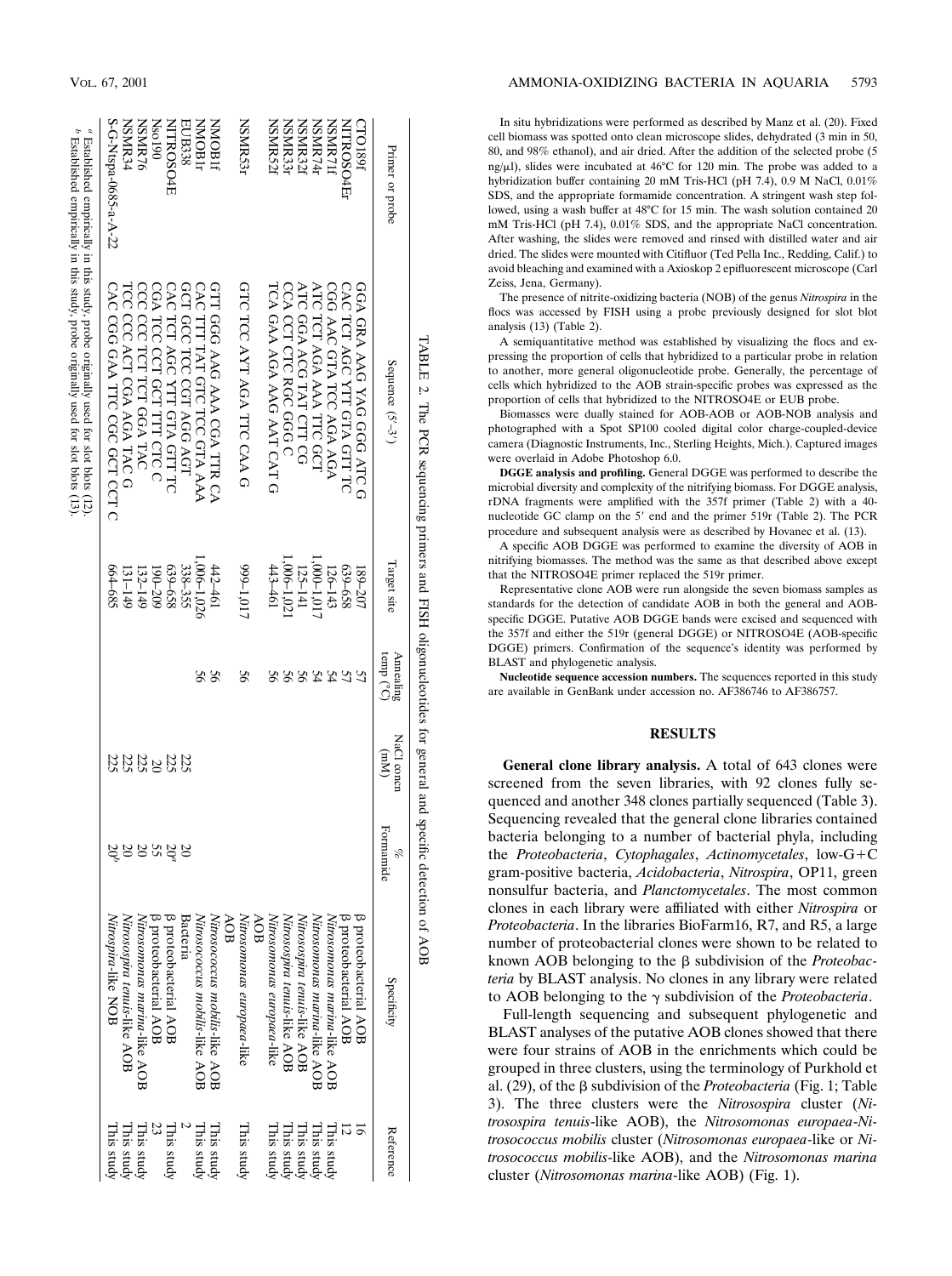|                                     | No. of clones for: |                 |          |                |          |                |          |
|-------------------------------------|--------------------|-----------------|----------|----------------|----------|----------------|----------|
| Group                               | Bio-Farm16         | BC <sub>5</sub> | BC5(2)   | R <sub>3</sub> | R7       | R <sub>5</sub> | R7PostBA |
| Clones screened <sup><i>a</i></sup> | 54                 | 76              | 104      | 36             | 185      | 105            | 83       |
| Clones fully sequenced              | 20                 | 21              | 2        | 12             | 18       | 15             | 4        |
| Clones partially sequenced          | 34                 | 47              | 86       | 6              | 110      | 21             | 44       |
| β proteobacteria AOB                |                    |                 |          |                |          |                |          |
| Nitrosomonas marina-like AOB        |                    | 2               |          | $\mathbf{0}$   | 13       | $\Omega$       | $\theta$ |
| Nitrosospira tenuis-like AOB        | 16                 | $\Omega$        |          |                | 0        | 62             |          |
| Nitrosomonas europaea-like<br>AOB   | $\theta$           | $\theta$        |          |                | $\Omega$ | 19             | 0        |
| Nitrosococcus mobilis-like AOB      |                    | $\overline{0}$  | $\Omega$ | $\overline{0}$ | $\theta$ | $\theta$       | $\theta$ |
| Nitrospira-like NOB                 | 0                  | $\mathfrak{D}$  | 14       | 24             | 51       | 0              |          |

TABLE 3. Number of clones screened and sequenced for each clone library and numbers of clones for each AOB strain from this study found in the libraries

*<sup>a</sup>* Screened by REA.

A single AOB clone (BF16c57) most similar to *Nitrosomonas aestuarii* was found but not studied any further (Fig. 1). In many instances, multiple clones from each AOB strain were identified in a number of the clone libraries (Table 3). All putative AOB clones were partially sequenced to confirm their identity, but only a subset were fully sequenced for phylogenetic and oligonucleotide design purposes. For phylogenetic studies, several fully sequenced clones of three of the AOB strains were randomly chosen. For the *Nitrosococcus mobilis*like AOB, the only clone found was used. Tree topologies generated by PAUP and ARB (not shown) analyses were identical (Fig. 1).

*Nitrosomonas marina*-like AOB clones, represented by clone R7c140, were found in four of the general clone libraries (Fig. 1; Table 3). Similarity analysis showed this clone sequence to be most similar to *Nitrosomonas marina* (98.8%). *Nitrosomonas marina*-like AOB clones represented 7% of all R7 clones, 2% in the two BC5 clone libraries, and 7% of the BioFarm16 library clones (Table 3). A majority of the *Nitrosomonas marina*-like AOB clones found in the R7 clone library were of a second *Nitrosomonas marina*-like AOB clone sequence (R7c155) (Fig. 1). This sequence differed by 5 bases, of over 1,450 bases, from the *Nitrosomonas marina*-like AOB sequence and was not found in the other three clone libraries. Similarity analysis showed the two sequences to be 99.6% similar to each other and most likely represent multiple 16S rDNA operons of the *Nitrosomonas marina*-like AOB.

*Nitrosospira tenuis*-like AOB clones (98.8% similar to *Nitrosospira tenuis*) were found in three general clone libraries and represented 30, 19, and 59% of all of the clones in the BioFarm16, R3, and R5 clone libraries, respectively (Table 3). Two of these enrichments were high-ammonia-concentration reactors, while the third enrichment (R3) had been initially maintained as a high-ammonia reactor and then switched to a low-ammonia reactor.

*Nitrosomonas europaea*-like AOB clones were found in only two general clone libraries, R3 (3% of all clones) and R5 (18% of all clones). This clone sequence was determined to be 98.4% similar to the sequence of *Nitrosomonas europaea*.

A single *Nitrosococcus mobilis*-like AOB clone was found in the high ammonia concentration reactor of BioFarm16 and

was determined to be most similar to *Nitrococcus mobilis*  $(97.6\%)$ .

The two clone libraries created from the same BC5 biomass (BC5 and BC5) (2) to test the reproducibility of the clone library technique had similar general bacterial diversity (Table 3), and each contained only two *Nitrosomonas marina*-like AOB clones.

**Specific AOB clone library analysis.** The BioFarm16 and R7 specific clone libraries provided a greater resolution in identifying AOB present in the biomass than the general clone libraries. Phylogenetic analysis of clones from both the specific and general Biofarm16 clone libraries using 640 nucleotides indicated that the clones were nearly identical. Both clone libraries contained *Nitrosomonas marina*-like AOB, *Nitrosospira tenuis*-like AOB, and *Nitrosococcus mobilis*-like AOB. However, REA analysis of the specific BioFarm16 clone library produced five patterns, whereas only three patterns were found in the general BioFarm16 clone library. Sequencing determined that the fourth and fifth patterns were due to the presence of *Nitrosomonas europaea*-like AOB and the second sequence for the *Nitrosomonas marina*-like AOB. Neither of these strains of AOB were detected in the general BioFarm16 clone library. In addition, the AOB diversity of the specific R7 clone library was greater than that of the general R7 clone library. *Nitrosomonas marina*-like AOB were the only AOB identified in the general R7 clone library, whereas the specific R7 clone library identified clones belonging to all four strains of AOB found in this study.

**FISH.** The NITROSO4E probe, used as a general AOB FISH probe, specifically hybridized to pure cultures of *Nitrosomonas europaea*, *Nitrosospira multiformis*, and *Nitrosomonas cryotolerans* in both single- and dual-hybridization experiments with the AOB-specific Nso190 probe. The NITROSO4E probe yielded an optimal signal at 20% formamide.

Neither the NSMR76 probe, designed for the detection of *Nitrosomonas marina*-like AOB, nor the NSMR34 probe, designed for the detection of *Nitrosospira tenuis*-like AOB, hybridized to pure cultures of *Nitrosomonas europaea*, *Nitrosospira multiformis*, or *Nitrosomonas cryotolerans* at the tested formamide stringencies, demonstrating specificity for their target AOB. The optimal signal for NSMR76 and NSMR34 was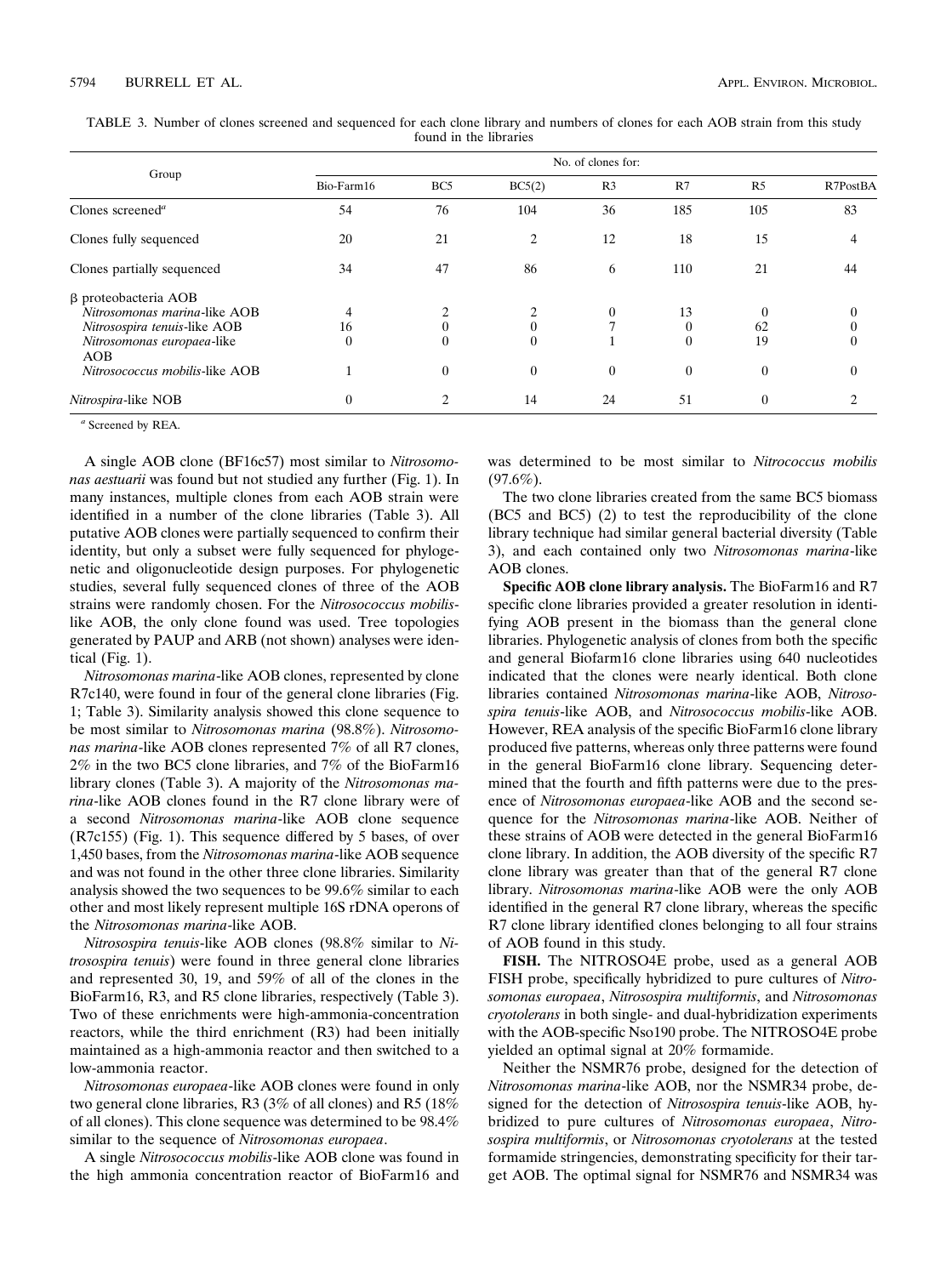determined to be at 20% formamide. The NSMR34 probe did not hybridize to "*Nitrosomonas marina*"-like, *Nitrosomonas europaea*-like, or *Nitrosococcus mobilis*-like AOB cells. The NSMR76 probe did not hybridize to *Nitrosospira tenuis*-like, *Nitrosomonas europaea*-like, or *Nitrosococcus mobilis*-like AOB cells at the tested formamide stringencies (Fig. 2).

**FISH analysis of biofilms.** FISH analysis of the BioFarm16 biomass revealed that about 50% of the EUB-positive cells cohybridized with the general AOB probe. However, only about 2% of these AOB-positive cells were estimated to be *Nitrosomonas marina*-like AOB. The majority (>90%) of the AOB-positive cells were *Nitrosospira tenuis*-like, with the remaining 8% or so being unidentifiable with regard to strain type.

The BC5 biomass sample was highly autofluorescent. AOB detected with the AOB general probe comprised less than 5% of the EUB-positive cells. Virtually 100% of these cells hybridized with the *Nitrosomonas marina*-like AOB probe. No cells were positive with the specific probes for the other AOB strains found in this study.

General AOB probing revealed two distinct AOB strains in the R3 biomass. By using the specific AOB probes in dual



FIG. 1. Phylogenetic relationships of the four strains of AOB (in bold) found in this study inferred from comparative analysis of 16S rDNA sequences. The tree is based on neighbor-joining distance analysis of nearly full-length sequences (minimum of 1,370 nucleotides). Parsimony bootstrap values of 70% or greater are presented at the nodes (from 100 replicates). AOB cluster designations, at right, are adapted from the work of Purkhold et al. (29).

hybridization experiments, it was estimated that *Nitrosospira tenuis*-like AOB comprised 90% of the NITROSO4E-positive cells while the remaining 10% of the cells were unidentifiable as to the strain of AOB. No *Nitrosomonas marina*-like AOBpositive cells were detected in the R3 biomass.

In the R5 reactor sample, over 90% of the EUB-positive cells hybridized to the general AOB FISH probe, indicating a large concentration of AOB cells in this reactor biomass. FISH analysis with the AOB-specific probes demonstrated that 90% of the general AOB-positive cells hybridized with the *Nitrosospira tenuis*-like AOB probe, with the remaining 10% being unidentifiable as to strain type. No *Nitrosomonas marina*like AOB were detected in the R5 biomass by FISH.

Only about 10% of the EUB-positive cells in the R7 biomass hybridized to the general AOB probe. More than 95% of these AOB positive cells hybridized with the *Nitrosomonas marina*like AOB-specific probe.

*Nitrospira* spp. were found to be in close association with AOB in the biomass from each reactor (Fig. 2).

**FISH analysis of aquaria inoculated with AOB biomass.** The R7PostBA biomass, which was collected from an aquarium inoculated with a biomass dominated by *Nitrosomonas marina*-like AOB, was microbiologically complex, with many bacterial morphotypes hybridizing with the EUB probe. The only AOB strain detected was *Nitrosomonas marina*-like cells. Probing of samples from aquaria inoculated with biomass from reactors BC5 (*Nitrosomonas marina*-like AOB) and R3 (*Nitrosospira tenuis*-like AOB) were also dominated by *Nitrosomonas marina*-like AOB, although the R3 sample did contain some *Nitrosospira tenuis*-like AOB. However, the total percentage of AOB in each sample was 2% or less of the total bacterial community. The biofilm collected from an aquarium inoculated with R5 biomass (*Nitrosospira tenuis*-like AOB) was the only one in which FISH analysis did not detect *Nitrosomonas marina*-like AOB. *Nitrospira* spp. were detected in the biomass from each aquarium by FISH (Fig. 2).

**Use of AOB-specific PCR primers.** The four primer sets developed in this study for specific strains of AOB amplified only their target templates at the optimal annealing temperature, producing PCR products of the correct size (Table 2). Analysis of the bioreactor biomass with the AOB-specific primer sets showed *Nitrosomonas marina*-like AOB to be present in all bioreactor samples except R5. *Nitrosospira tenuis*like AOB were detected in the BioFarm16, R3, R7, and R5 biomasses but could not be detected in the BC5 sample. No *Nitrosomonas europaea*-like AOB could be detected in biomasses harvested from aquaria inoculated with the various bioreactor enrichments. *Nitrosococcus mobilis*-like AOB were detected only in the BioFarm16 biomass.

**DGGE.** General DGGE analysis revealed a pattern of multiple bands of various intensities which reflects the complex microbial community in each sample (Fig. 3). The sequencing of selected DGGE bands that had migrated the same distance in the gel as the clonal representatives of the AOB strains identified in this study confirmed the presence of the various AOB strains in the bioreactor biomass.

The two sequences for *Nitrosomonas marina*-like AOB which differ by only a single base pair in the amplified fragment were easily differentiated in the general DGGE (Fig. 3).

The AOB-specific DGGE was able to detect three of the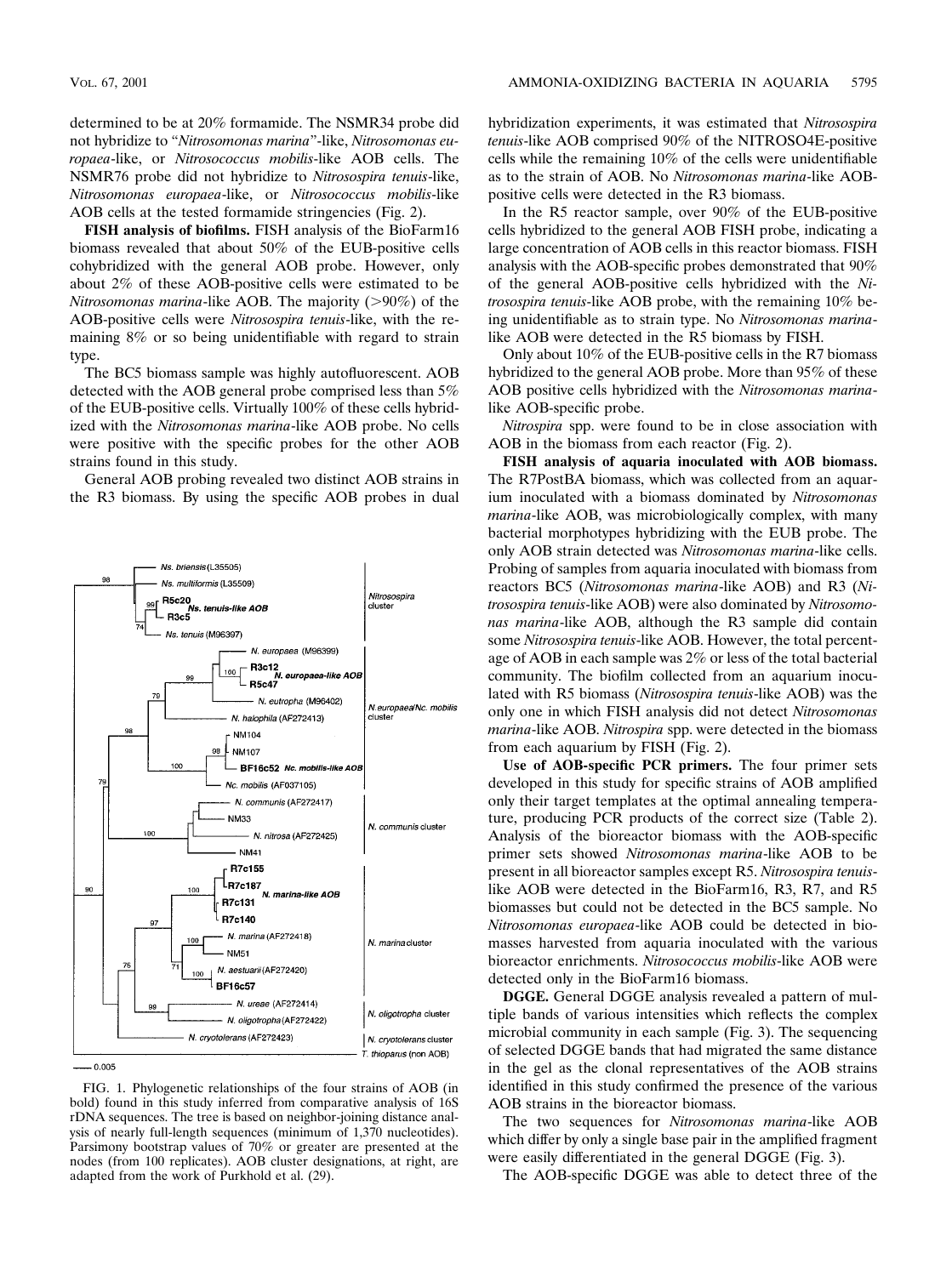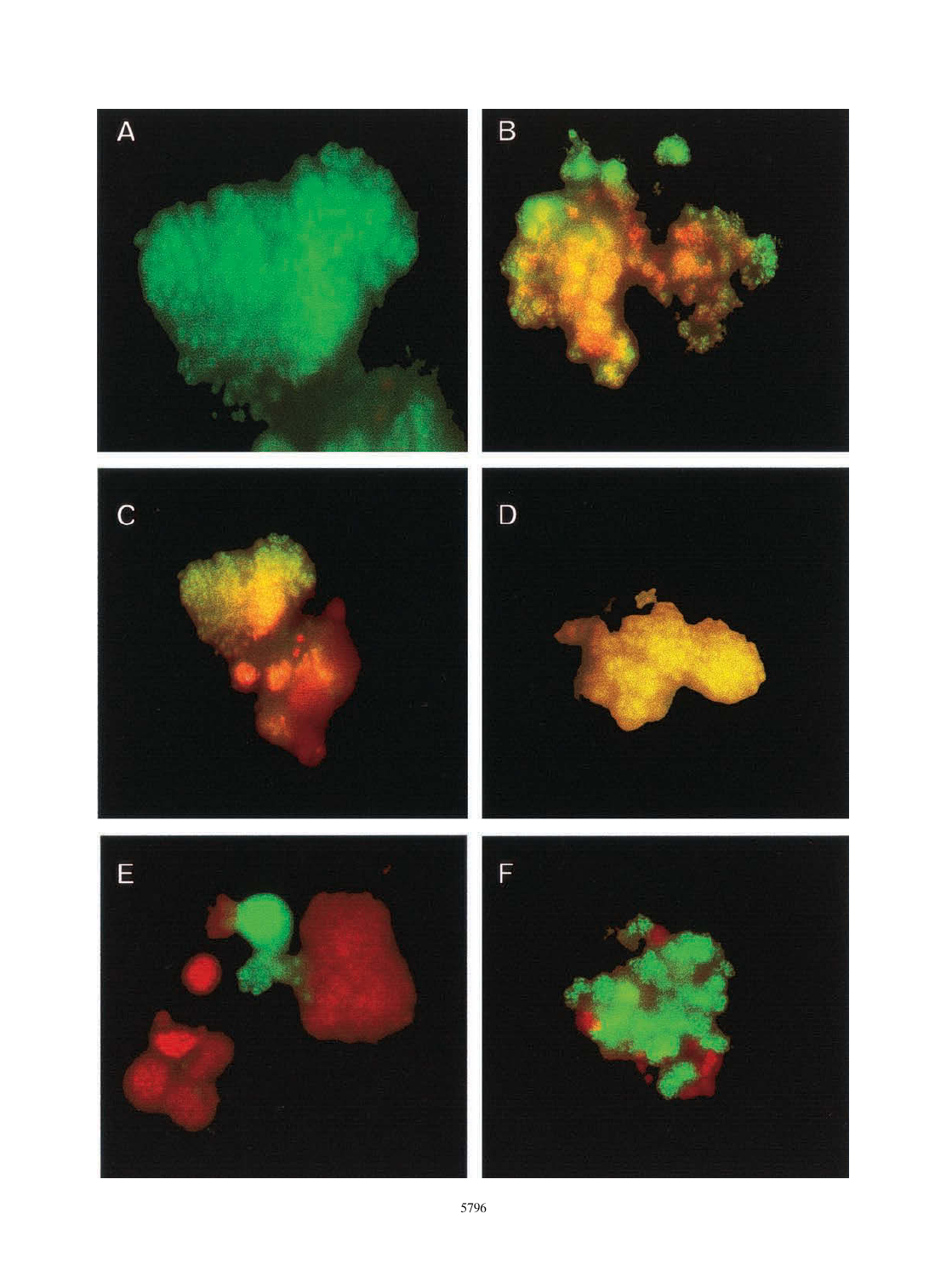four AOB strains found in this study with good spatial resolution (Fig. 4). Only the *Nitrosomonas europaea*-like AOB strain could not be reliably detected in the AOB-specific DGGE. Agarose gel analysis of cloned *Nitrosomonas europaea*-like AOB DNA amplified with the specific PCR primers showed a positive reaction (data not shown). However, when the material was run on DGGE, it remained at or near the top of the gel, which may represent a problem with the percentage of denaturant used in the DGGE gel.

## **DISCUSSION**

A suite of culture-independent molecular techniques were combined with long-term enrichments to identify novel AOB in freshwater aquarium systems. These techniques were in close, but not absolute, agreement with each other in terms of the presence or absence in our samples of the four strains of AOB found in this study.

16S rDNA clone library analysis revealed that enriched nitrifying biomass were microbially diverse which is consistent with other observations of autotrophic microbial communities from bioreactors fed a simple nutrient solution (7, 22). However, clone library analysis also showed that the most common clones in many of the enrichments were from either the *Nitrospira* phylum, which contains NOB commonly found in a number of aquatic environments, including aquaria (13) and wastewater facilities (7, 14, 31), or associated with the class *Proteobacteria*.

All putative AOB identified in the clone libraries were members of the  $\beta$  subdivision of the class *Proteobacteria*. The phylogeny of the four strains of AOB recovered from biomass in this study, with the phylogenetic 16S rRNA tree of Purkhold et al. (29) superimposed, is shown in Fig. 1. The four strains of this study fall into three of the clusters described by Purkhold et al. (29): the *Nitrosomonas marina* cluster, the *Nitrosospira* cluster, and the *Nitrosomonas europaea-Nitrosococcus mobilis* cluster. However, only the *Nitrosospira tenuis*-like AOB, *Nitrosomonas europaea*-like AOB, and *Nitrosococcus mobilis*-like AOB showed a high similarity with previously published AOB sequences (Fig. 1).

The *Nitrosomonas marina*-like AOB strain from this study likely represents a new species of freshwater AOB, since fulllength 16S rDNA sequences are only 95% similar to *Nitrosomonas marina*. It has been shown that at 16S rRNA similarity values below 97%, the DNA similarity between two organisms is likely to be less than 70%, and thus, the organisms are probably distinct species (33). That these criteria apply to AOB belonging to the  $\beta$  subdivision of the class *Proteobacteria* was confirmed by Purkhold et al. (29).

*Nitrosomonas marina*-like AOB are the bacteria most likely

responsible for ammonia oxidation in aquaria, as they were found by multiple molecular techniques in all but one of the bioreactors maintained at low ammonia concentrations (5 to 10 mg of NH3 N per liter) and enrichments containing *Nitrosomonas marina*-like AOB successfully accelerated nitrification in aquaria. These criteria were not matched by any of the other AOB strains found in this study. In addition, *Nitrosomonas marina*-like AOB were detected by FISH in all the biomasses extracted from nitrifying aquaria accelerated with an enrichment except for one (R5). However, *Nitrosomonas marina*-like AOB seem to represent only a small percentage of the microbial community in an aquaria, as neither they nor any other AOB strain was found in the clone library developed from biomass extracted from a nitrifying aquarium. The relatively low number of *Nitrosomonas marina*-like AOB cells in the microbial community of aquaria may make detection by various molecular methods difficult and could explain why these microorganisms were not previously detected as the putative AOB in freshwater aquaria (12).

The effect of heterotrophic bacterial growth on the percentage of AOB and NOB in aquarium biofilm samples is evident upon examination of the NOB numbers in biomass samples before and after inoculation. In reactor 7, *Nitrospira*-like bacteria were nearly 28% of the clones screened. However, after 1 month in an aquarium only 2.4% of clones screened in aquarium biomass were *Nitrospira*-like NOB. This value compares well with previous results obtained with oligonucleotide probes for *Nitrospira*-like NOB in aquaria (13). In that study, there was 1.5 to 3.4% hybridization of the *Nitrospira*-like NOB probe relative to the eubacterial probe for biomass extracted from aquaria after 50 days.

Figure 2E and F show the close association of AOB and NOB cells with each other in the nitrifying biomass. The association of these two groups of bacteria in the nitrifying flocs points out the difficulty in obtaining pure cultures of AOB. This association has been demonstrated previously in the nutrient-rich environment of wastewater systems (14, 31) and is now extended to the comparatively nutrient-poor aquarium systems. Furthermore, the structure of the nitrifying consortium is reminiscent of the consortium of archaea and sulfatereducing bacteria responsible for anaerobic oxidation of methane on the ocean floor (6, 25) and would be a good candidate for the further application of coupled FISH and secondary ion mass spectrometry (25).

The topology of the phylogenetic tree, parsimony analysis bootstrap analysis, and similarity matrix analysis suggest that the *Nitrosospira tenuis*-like AOB represent a unique clade which is distinct from *Nitrosospira briensis*, *Nitrosospira multiformis*, and *Nitrosospira tenuis* (Fig. 1). *Nitrosospira tenuis*-like AOB grew best in the reactors maintained with a high concen-

FIG. 2. Whole-cell FISH of nitrifying biomasses. (A) FITC stain of *Nitrosomonas marina*-like AOB enrichment to be added to aquaria. (B) Simultaneous hybridization of AOB enrichment with Cy-3 stain for all AOB (red) and FITC stain for *Nitrosomonas marina*-like AOB, resulting in a yellow color for this AOB strain. (C) Simultaneous hybridization of biomass enrichment before addition to a newly established aquarium with Cy-3 stain for all AOB (red) and FITC stain for *Nitrosomonas marina*-like AOB, resulting in a yellow color for *Nitrosomonas marina*-like AOB and showing some non *Nitrosomonas marina*-like AOB. (D) Biomass material harvested from an aquarium with active ammonia oxidation after inoculation with the enrichment from panel C showing the presence of only *Nitrosomonas marina*-like AOB, which are yellow from the simultaneous hybridization with Cy-3 stain for all AOB and FITC stain for *Nitrosomonas marina*-like AOB. (E) Dual staining of nitrifying enrichment with Cy-3 for all AOB and FITC for *Nitrospira* spp. showing the proximity of AOB to NOB. (F) Dual staining of nitrifying biomass with FITC for *Nitrosomonas marina*-like AOB and Cy-3 for *Nitrospira* sp. NOB, elucidating the structure of the nitrifying consortium.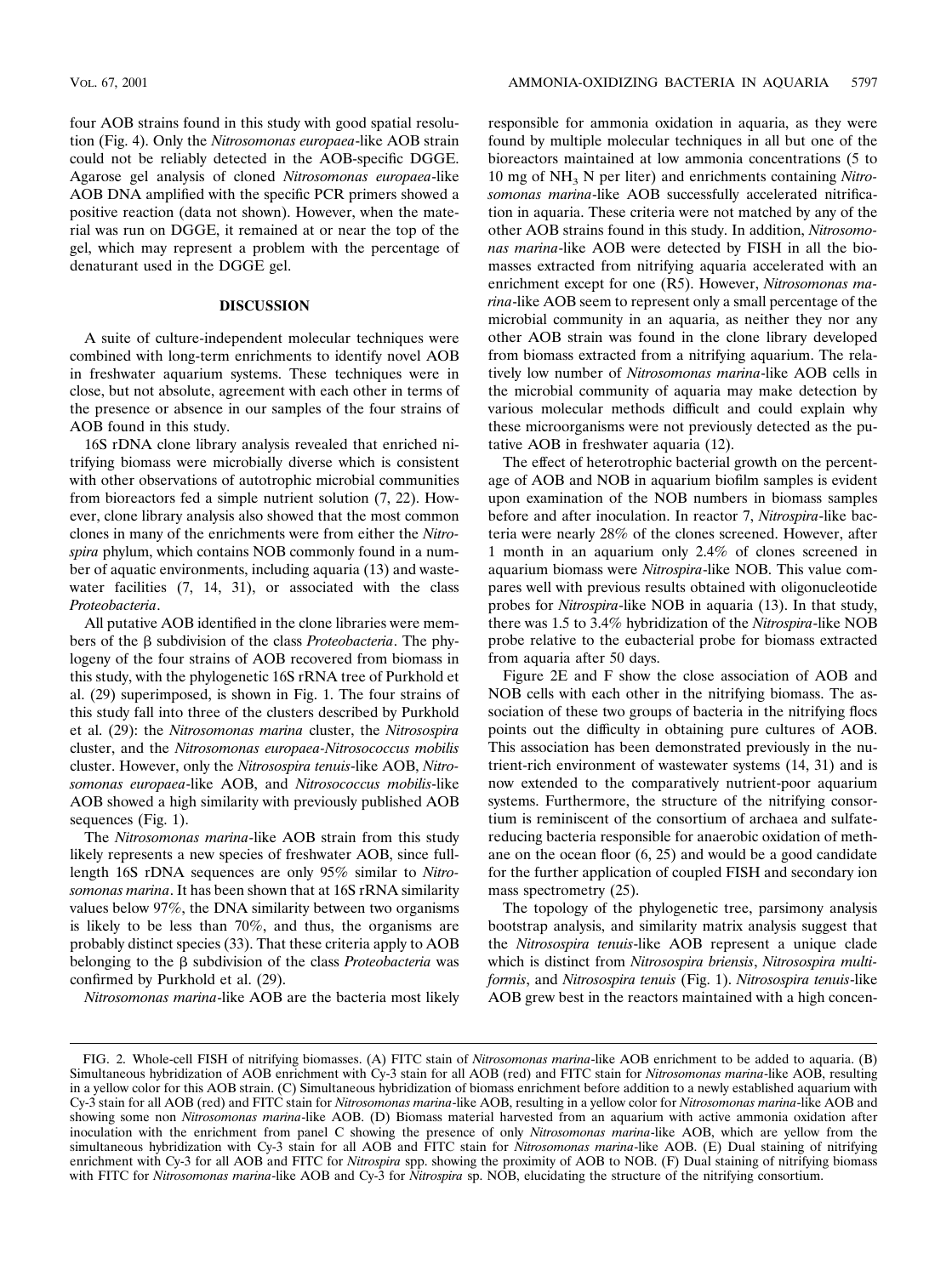

FIG. 3. DGGE of AOB enrichments, amplified with a universal and specific eubacterial primer set, from which clone libraries were constructed. Lane D is material collected from an aquarium which was seeded with the R7 enrichment (lane C). Lanes G through J are from clones representing *Nitrosomonas marina*-like AOB (sequence type 1), *Nitrosomonas marina*-like AOB (sequence type 2), *Nitrosospira tenuis*like AOB, and *Nitrosomonas europaea*-like AOB, respectively.

tration of ammonia. Nevertheless, enrichments of *Nitrosospira tenuis*-like AOB were able to accelerate nitrification when added to new aquaria. However, *Nitrosospira tenuis* AOB could not be detected by PCR or FISH in the majority of aquarium biomass samples several weeks after being added. Thus, it appears that *Nitrosomonas marina*-like AOB may outcompete *Nitrosospira tenuis*-like AOB in the low-ammonia-concentration environment of an aquarium.

The *Nitrosomonas europaea*-like AOB are phylogenetically most closely related to *Nitrosomonas europaea* and were found only in reactors with a history of high ammonia concentration. This strain of AOB was also absent in clone libraries and FISH analysis of biomass grown at consistently low ammonia concentrations, suggesting their affinity for high-ammonia-concentration environments.

PCR and FISH analyses did, at times, produce conflicting results. In the process of identifying the active AOB in the nitrifying biomass by FISH analysis, it became apparent that some of the results contradicted results of PCR analysis. Two biomass samples which were PCR positive for a specific strain of AOB were negative in the AOB-specific FISH studies (R3 and R7). The occurrence of a positive PCR but negative FISH result can be due to the presence of active but scarce AOB cells, or the PCR result could be a false positive caused by the

amplification of DNA from inactive cells or dead cells. The latter can be expected due to the presence of extracellular DNA, which is stable long-term, and the passive dispersal of cells (29). Under these circumstances, AOB implicated with a positive PCR-negative FISH result in a particular sample could not be absolutely associated with ammonia oxidation. Our results suggest that when there was a conflict, the PCR tests provided a false indication of the presence of an active AOB strain.

It was apparent from the results of this study that by altering the ammonia concentrations in the bioreactors, different populations of AOB were generated. The ability to phylogenetically differentiate AOB on the basis of the ambient ammonia concentration has been previously demonstrated under a variety of conditions (10, 15, 28, 35, 36). Koops et al. (15) used maximum ammonia tolerance as one criterion to classify eight new species of AOB. Princic et al. (28) examined shifts in the AOB community at ammonium concentrations ranging from 50 to 3,000 mg of N per liter, which overlaps the higher ranges of this study. At these ammonia concentrations, Princic et al. (28) found AOB that fell into the *Nitrosomonas europaea-Nitrococcus mobilis* cluster of Purkhold et al. (29), which correlates with our results for the *Nitrosomonas europaea*-like and *Nitrosococcus mobilis*-like AOB. Gieseke et al. (10) found a spatial separation of *Nitrosomonas europaea-Nitrosococcus mobilis* cluster AOB and *Nitrosomonas oligotropha* cluster AOB in a phosphate-removing biofilm, with only *Nitrosomonas oligotropha* being present in the deeper (lower-ammonia-concentration) layers of the biofilm, which further supports the possibility of there being physiological differences between the *Nitrosomonas europaea*-like and *Nitrosococcus mobilis*-like AOB found in high-ammonia environments and the low-ammonia *Nitrosomonas marina*-like AOB.

That AOB can be phylogenetically differentiated on the basis of the ambient ammonia concentration was also demon-



FIG. 4. DGGE of AOB enrichments (same samples as in Fig. 3) except that the samples were amplified with an AOB-specific primer set. *Nitrosomonas europaea*-like AOB could not be successfully visualized under the gel conditions of this DGGE.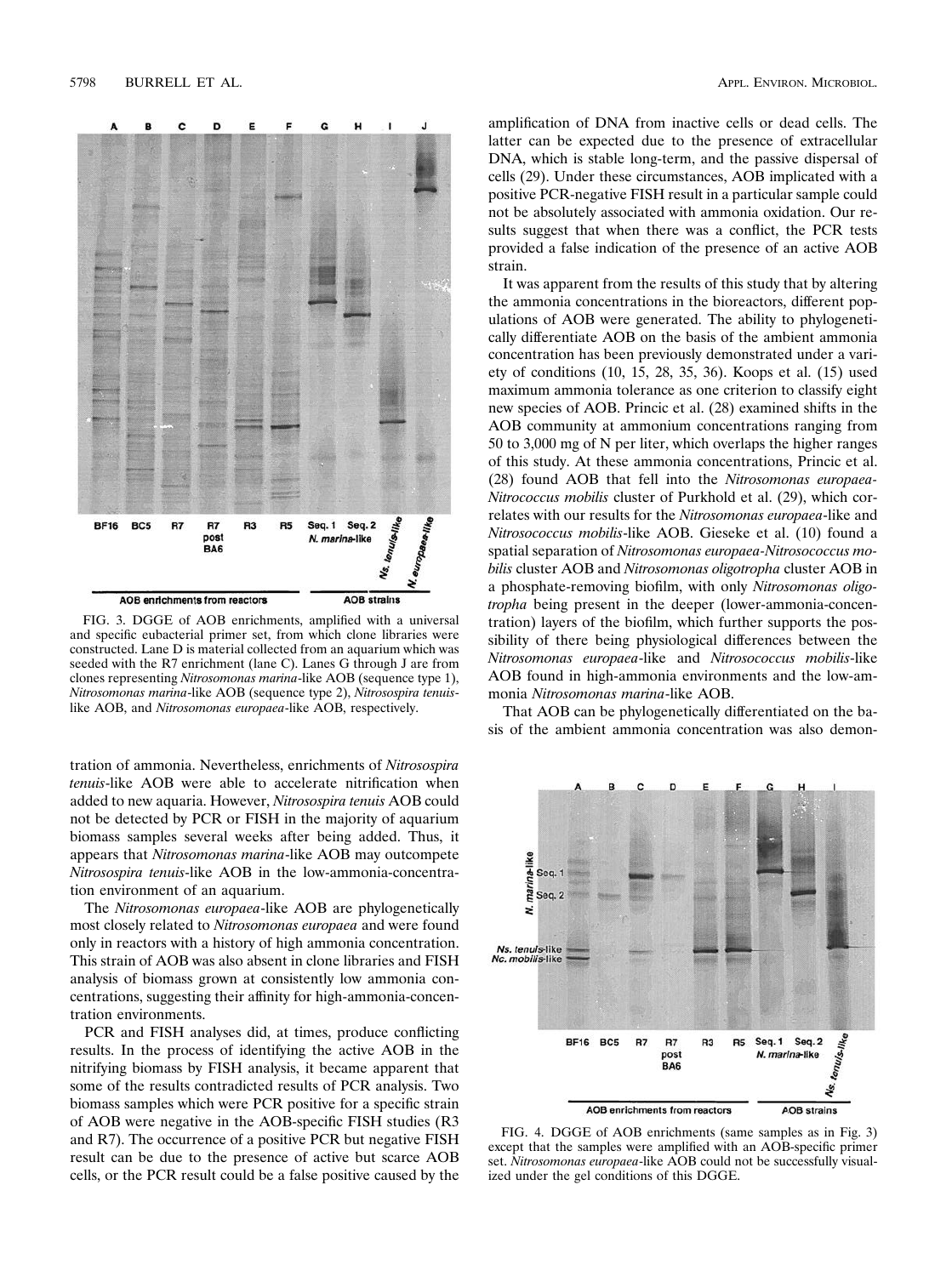strated by Suwa et al. through isolation studies (35) and 16S rDNA sequence analysis for detecting two general groups of AOB based on their degree of sensitivity to  $(NH_4)$ <sub>2</sub>SO<sub>4</sub> (36). The  $(NH_4)_2SO_4$ -insensitive strains found by these researchers, which could tolerate  $(NH_4)_2SO_4$  concentrations above 30 mM, would be grouped in the *Nitrosomonas europaea-Nitrosococcus mobilis* cluster of Purkhold et al. (29), and this compares favorably with our finding that AOB strains from high-ammonia reactors also fall into this cluster. The  $(NH<sub>4</sub>)$ <sub>2</sub>SO<sub>4</sub>-sensitive AOB of Suwa et al. (35, 36), which grew at 3.57 mM  $(NH_4)$ <sub>2</sub>SO<sub>4</sub> but were inhibited at 10.7 mM  $(NH_4)$ <sub>2</sub>SO<sub>4</sub>, would be grouped in the *Nitrosomonas oligotropha* cluster, which is on the same main branch leading to the *Nitrosomonas marina* cluster containing the *Nitrosomonas marina*-like AOB (lowammonia-concentration AOB) found in this study.

When ammonia concentrations were varied, AOB population shifts did occur, thereby altering the presence and activity of important AOB. Low-ammonia environments will likely produce *Nitrosomonas marina*-like AOB, while as the ammonia concentration increases, *Nitrosospira tenuis*-like and *Nitrosomonas europaea*-like AOB will become important until at the highest ammonia concentration *Nitrosococcus mobilis*-like AOB may be predominant. Our results suggest that the AOB found in fish culture environments, such as public aquaria, aquaculture facilities, and home aquaria, where the ambient ammonia concentration rarely exceeds 5 mg of N per liter, are different from the traditional *Nitrosomonas europaea-Nitrosococcus mobilis* cluster type AOB, which are prevalent in the high-ammonia concentrations typically found in environment such as wastewater and sewage treatment facilities. This, and our results with enrichments of the various strains of AOB in newly set-up aquaria, strongly suggest that start-up inocula for the establishment of nitrification in aquatic culture systems should optimally consist of *Nitrosomonas marina*-like AOB rather than *Nitrosomonas europaea-Nitrosococcus mobilis* cluster AOB.

### **ACKNOWLEDGMENTS**

We thank Julia Sears-Hartley, Jennifer Coshland, Michele Barlow, Scott Wirtz, Jason Niemans, and Les Wilson for their assistance in the construction, operation, and water analysis of the bioreactors and biofarms. We also thank Edward DeLong, MBARI, for use of the microscope and digital imaging system.

#### **REFERENCES**

- 1. **Altschul, S. F., W. Gish, W. Miller, E. W. Myers, and D. J. Lipman.** 1990. Basic local alignment search tool. J. Mol. Biol. **215:**403–410.
- 2. **Amann, R. I., W. Ludwig, and K.-H. Schleifer.** 1995. Phylogenetic identification and in situ detection of individual microbial cells without cultivation. Microbiol. Rev. **59:**143–169.
- 3. **Argaman, Y.** 1991. Biological nutrient removal, p. 85–101. *In* A. M. Martin (ed.), Biological degradation of wastes. Elsevier Applied Science, Amsterdam, The Netherlands.
- 4. **Bano, N., and J. T. Hollibaugh.** 2000. Diversity and distribution of DNA sequences with affinity to ammonia-oxidizing bacteria of the beta subdivision of the class *Proteobacteria* in the Arctic Ocean. Appl. Environ. Microbiol. **66:**1960–1963.
- 5. **Blackall, L. L., P. C. Burrell, H. G. William, D. Bradford, P. L. Bond, and P. Hugenholtz.** 1998. The use of 16S rDNA clone libraries to describe the microbial diversity of activated sludge communities. Water Sci. Technol. **37:**451–454.
- 6. **Boetius, A., K. Ravenschlag, C. J. Schubert, D. Rickert, F. Widdel, A. Gieseke, R. Amann, J. B. Barker, U. Witte, and O. Pfannkuche.** 2000. A marine microbial consortium apparently mediating anaerobic oxidation of methane. Nature **407:**623–626.
- 7. **Burrell, P. C., J. Keller, and L. L. Blackall.** 1998. Microbiology of a nitriteoxidizing bioreactor. Appl. Environ. Microbiol. **64:**1878–1883.
- 8. **DeLong, E. F.** 1992. Archaea in coastal marine environments. Proc. Natl. Acad. Sci. USA **89:**5685–5689.
- Finstein, M. S., and M. R. Bitzky. 1972. Relationships of autotrophic ammonium-oxidizing bacteria to marine salts. Water Res. **6:**31–40.
- 10. **Gieseke, A., U. Purkhold, M. Wagner, R. Amann, and A. Schramm.** 2001. Community structure and activity dynamics of nitrifying bacteria in a phosphate-removing biofilm. Appl. Environ. Microbiol. **67:**1351–1362.
- 11. **Hiorns, W. D., R. C. Hastings, I. M. Head, A. J. McCarthy, J. R. Saunders, R. W. Pickup, and G. H. Hall.** 1995. Amplification of 16S ribosomal RNA genes of autotrophic ammonia-oxidizing bacteria demonstrates the ubiquity of nitrosospiras in the environment. Microbiology **141:**2793–2800.
- 12. **Hovanec, T. A., and E. F. DeLong.** 1996. Comparative analysis of nitrifying bacteria associated with freshwater and marine aquaria. Appl. Environ. Microbiol. **62:**2888–2896.
- 13. **Hovanec, T. A., L. T. Taylor, A. Blakis, and E. F. DeLong.** 1998. *Nitrospira*like bacteria associated with nitrite oxidation in freshwater aquaria. Appl. Environ. Microbiol. **64:**258–264.
- 14. **Juretschko, S., G. Timmermann, M. Schmid, K.-H. Schleifer, A. Pommerening-Roser, H.-P. Koops, and M. Wagner.** 1998. Combined molecular and conventional analyses of nitrifying bacterium diversity in activated sludge: *Nitrosococcus mobilis* and *Nitrospira*-like bacteria as dominant populations. Appl. Environ. Microbiol. **64:**3042–3191.
- 15. Koops, H.-P., U. C. Böttcher, A. Möller, A. Pommerening-Röser, and G. **Stehr.** 1991. Classification of eight new species of ammonia-oxidizing bacteria: *Nitrosomonas communis* sp. nov., *Nitrosomonas ureae* sp. nov., *Nitrosomonas aestuarii* sp. nov., *Nitrosomonas marina* sp. nov., *Nitrosomonas nitrosa* sp. nov., *Nitrosomonas eutropha* sp. nov., *Nitrosomonas oligotropha* sp. nov., *Nitrosomonas halophila* sp. nov. J. Gen. Microbiol. **137:** 1689–1699.
- 16. **Kowalchuk, G. A., J. R. Stephen, W. de Boer, J. I. Prosser, T. M. Embley, and J. W. Wolderdorp.** 1997. Analysis of ammonia-oxidizing bacteria of the β subdivision of the class *Proteobacteria* in coastal sand dunes by denaturing gradient gel electrophoresis and sequencing of PCR-amplified 16S ribosomal DNA fragments. Appl. Environ. Microbiol. **63:**1489–1497.
- 17. **Lane, D. J.** 1991. 16S/23S rRNA sequencing, p. 115–175. *In* E. Stackebrandt and M. Goodfellow (ed.), Nucleic acid techniques in bacterial systematics. Academic Press, Chichester, England.
- 18. **Maidak, B. L., J. R. Cole, C. T. Parker, Jr., G. M. Garrity, N. Larsen, B. Li, T. G. Lilburn, M. J. McCaughey, G. J. Olsen, R. Overbeek, S. Pramanik, T. M. Schmidt, J. M. Tiedje, and C. R. Woese.** 1999. A new version of the RDP (Ribosomal Database Project). Nucleic Acids Res. **27:**171–173.
- 19. **Maidak, B. L., N. Larsen, M. J. McCaughey, R. Overbeek, G. J. Olsen, K. Fogel, J. Blandy, and C. R. Woese.** 1994. The Ribosomal Database Project. Nucleic Acids Res. **22:**3485–3487.
- 20. **Manz, W., R. Amann, W. Ludwig, M. Wagner, and K.-H. Scheifer.** 1992. Phylogenetic oligodeoxynucleotide probes for the major subclasses of Proteobacteria: problems and solutions. Syst. Appl. Microbiol. **15:**593–600.
- 21. **McCaig, A. E., C. J. Phillips, J. R. Stephen, G. A. Kowalchuk, S. M. Harvey, R. A. Herbert, T. M. Embley, and J. I. Prosser.** 1999. Nitrogen cycling and community structure of proteobacterial beta-subgroup ammonia-oxidizing bacteria within polluted marine fish farm sediments. Appl. Environ. Microbiol. **65:**213–220.
- 22. **McDevitt, C., P. Burrell, L. L. Blackall, and A. G. McEwan.** 2000. Aerobic nitrate respiration in a nitrite oxidising bioreactor. FEMS Microbiol. Lett. **184:**113–118.
- 23. **Mobarry, B. K., M. Wagner, V. Urbain, B. E. Rittman, and D. A. Stahl.** 1996. Phylogenetic probes for analyzing abundance and spatial organization of nitrifying bacteria. Appl. Environ. Microbiol. **62:**2156–2162.
- 24. **Muyzer, G., E. C. de Waal, and A. G. Uitterlinden.** 1993. Profiling of complex microbial populations by denaturing gradient gel electrophoresis analysis of polymerase chain reaction-amplifies genes coding for 16S rRNA. Appl. Environ. Microbiol. **59:**695–700.
- 25. **Orphan, V. J., C. H. House, K.-U. Hinrichs, K. D. McKeegan, and E. F. DeLong.** 2001. Methane-consuming archaea revealed by directly coupled isotopic and phylogenetic analysis. Science **293:**484–487.
- 26. **Phillips, C. J., Z. Smith, T. M. Embley, and J. I. Prosser.** 1999. Phylogenetic differences between particle-associated and planktonic ammonia-oxidizing bacteria of the  $\beta$ -subdivision of the class *Proteobacteria* in the northwestern Mediterranean Sea. Appl. Environ. Microbiol. **65:**779–786.
- 27. Pommerening-Röser, A., G. Rath, and H.-P. Koops. 1996. Phylogenetic diversity within the genus *Nitrosomonas*. Syst. Appl. Microbiol. **19:**344–351.
- 28. **Princic, A., I. Mahne, F. Megusar, E. A. Paul, and J. M. Tiedje.** 1998. Effects of pH and oxygen and ammonium concentrations on the community structure of nitrifying bacteria from wastewater. Appl. Environ. Microbiol. **64:** 3584–3590.
- 29. **Purkhold, U., A. Pommerening-Roser, S. Juretschko, M. C. Schmid, H.-P. Koops, and M. Wagner.** 2000. Phylogeny of all recognized species of ammonia oxidizers based on comparative 16S rRNA and *amoA* sequence analysis: implications for molecular diversity surveys. Appl. Environ. Microbiol. **66:** 5368–5382.
- 30. **Schramm, A., D. de Beer, J. C. van den Heuvel, S. Ottengraf, and R. Amann.** 1999. Microscale distribution of populations and activities of *Nitrosospira*